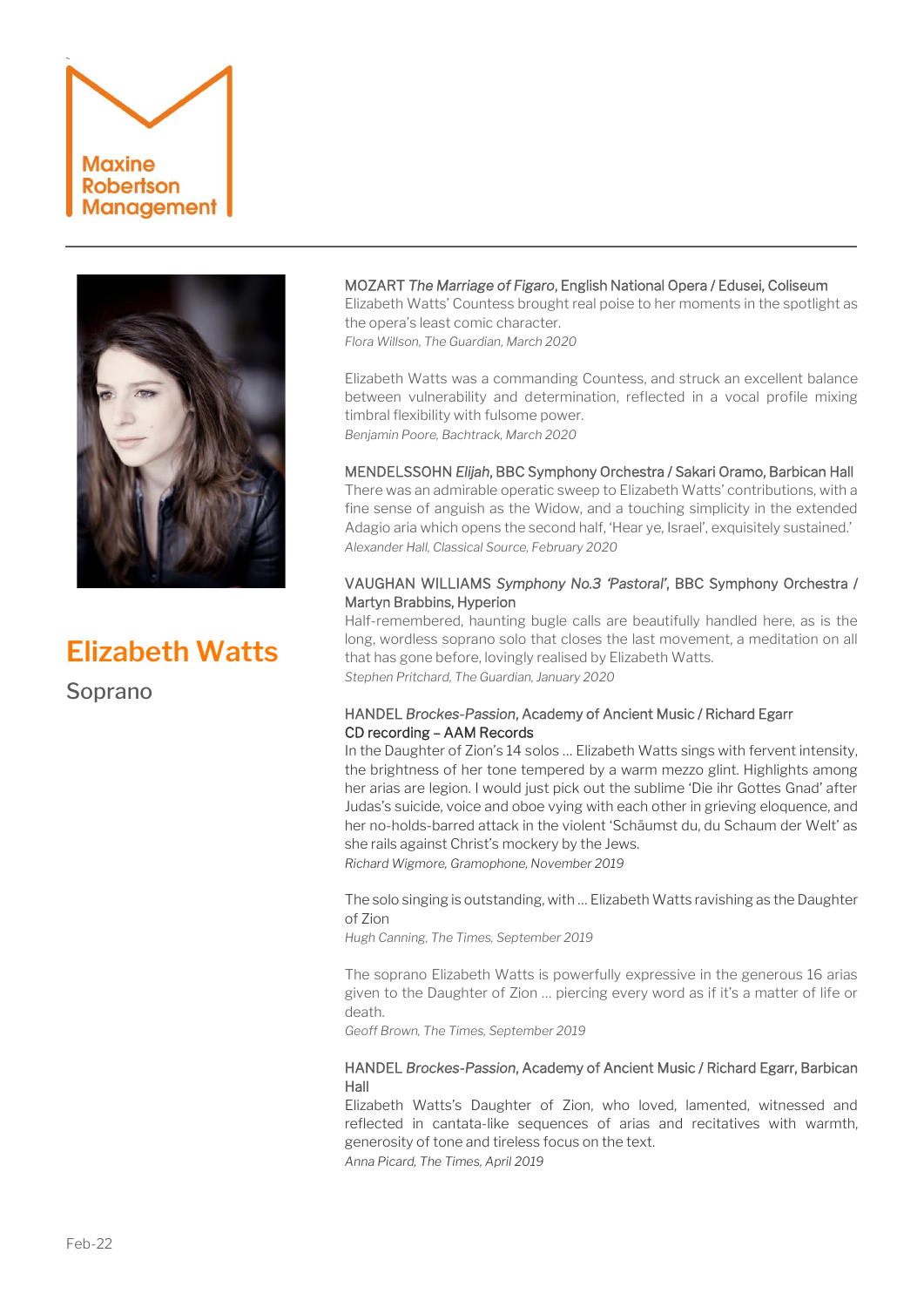

The highest accolades, however, go to Elizabeth Watts for demonstrating such consistency and feeling over what is a notably large sing for the Daughter of Zion. *Sam Smith, Musicomh.com, April 2019* 

The Daughter of Zion gets no less than 16 [arias] and Elizabeth Watts, warm of voice, spirited in delivery, was well chosen for this big assignment. *Richard Fairman, The Financial Times, April 2019*

#### ROSSINI *Petite Messe Solennelle*, London Philharmonic Orchestra / Gustavo Gimeno, Royal Festival Hall

… a top-flight quartet of soloists … Elizabeth Watts and Sara Mingardo got the vocal plums with their exquisite duet 'Qui tollis' in sixths and thirds, and their bel canto solos Crucifixus, O salutaris and Agnus Dei. *Hugh Canning, The Sunday Times, November 2018*

#### BRITTEN *Spring Symphony,* London Symphony Orchestra / Rattle, Barbican Hall

…and three soloists – Alice Coote, Elizabeth Watts an[d Allan Clayton](https://www.google.com/url?q=https://www.theguardian.com/music/2016/feb/01/facing-the-music-allan-clayton-tenor&sa=U&ved=0ahUKEwiF7_-c08HdAhWQzYUKHS7MCDcQFggFMAA&client=internal-uds-cse&cx=007466294097402385199:m2ealvuxh1i&usg=AOvVaw2mjuOwpzxp22dbrhLRCIX4) – who made every word count of the magpie stash of poetry that Britten had set. *Erica Jeal, The Guardian, September 2018*

## RAVEL *L'enfant et les sortilèges*, London Symphony Orchestra / Rattle, BBC Proms 2018

… there were nicely chiselled cameos from Patricia Bardon, Anna Stéphany, Elizabeth Watts, Sunnyboy Dladla, Gavan Ring and David Shipley. *Richard Fairman, Financial Times, August 2018*

Elizabeth Watts presented the evening's surprise package: normally the Bat's little family tragedy whisks by unheeded, but not when as amusingly inflected and crisply conveyed as here.

*Christopher Webber, Opera, October 2018*

## SCHUBERT (orch. Liszt) Songs, BBC Philharmonia / Storgards, BBC Proms 2018

Elizabeth Watts characterised the terror, resignation, longing, regret and malevolence in each narrative vividly, her bright soprano gleaming with conviction.

*Anna Picard, The Times, July 2018*

Elizabeth Watts exploited Liszt's rich orchestral palette to develop an extra degree of expressive freedom in four of Schubert's most popular songs. The results were electrifying, notably in Erlking, where she perfectly embodied the dialogue between a panicking child and his father's vain attempts to comfort him.

*Nick Kimberley, Evening Standard, July 2018*

# VAUGHAN WILLIAMS *A Sea Symphony*, BBC Scottish Symphony Orchestra/Brabbins, Edinburgh International Festival 2018

…the Sea Symphony, in which soloists Elizabeth Watts and Christopher Maltman were superb…

*Keith Bruce, The Herald, August 2018*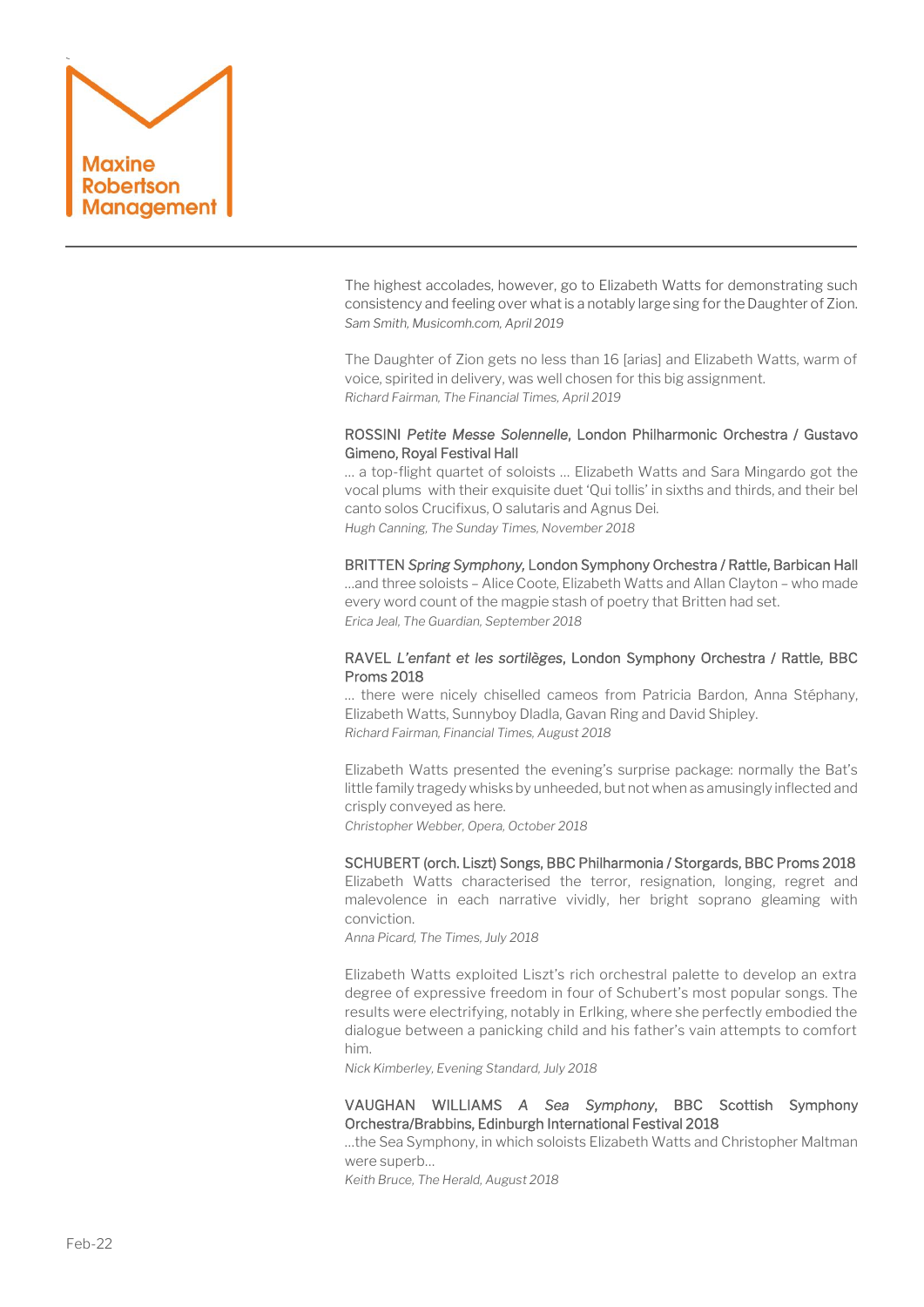

… soloists Elizabeth Watts and Christopher Maltman adding a truly sublime dimension to a compelling performance… *Ken Walton, The Scotsman, August 2018*

#### MOZART *Don Giovanni* (Donna Elvira), Welsh National Opera

Elizabeth Watts' Donna Elvira burned with a dark, mesmerising fury: utterly purposeful, one of the few meaningful moral adjudicators in the opera, but also wounded, and vocally able to change colours on the head of a pin, particularly in her Act Two aria, *Mi tradì quell'alma ingrata*. *Benjamin Poore, Bachtrack, February 2018*

Elizabeth Watts' highly spirited singing as Donna Elvira pointed up the difficulties of inhabiting a damaged psyche, the deepening mezzo colours of her soprano adding to her interpretation.

*Rian Evans, Opera, May 2018*

#### VAUGHAN WILLIAMS *A London Symphony & other works* BBC Symphony Orchestra, Brabbins. Hyperion Records

Elizabeth Watts makes a radiant showing in *Orpheus With His Lute* , and she is joined by Mary Bevan and Kitty Whately for a disarmingly idiomatic rendering of Sound Sleep …

*Andrew Achenbach, Gramophone, November 2017*

#### MAHLER *Symphony No.2*, BBC Symphony Orchestra, Oramo. BBC Proms

…luminous solo singing from Elizabeth Watts… *Richard Bratby, The Spectator, August 2017*

#### SCHUBERT *A Serenade to Music,* Wigmore Hall Schubert Gala

Mirjams Siegesgesang, a mini-oratorio for dramatic soprano, chorus and piano, that found Elizabeth Watts on blazing form *Tim Ashley, The Guardian, July 2017*

#### LIGETI *Le Grand Macabre*, London Symphony Orchestra, Sir Simon Rattle

A uniformly strong cast included especially fine contributions from Peter Hoare as the inebriated Piet the Pot, Elizabeth Watts as Amanda, Heidi Melton as Mescalina and Pavlo Hunka as Nekrotzar, a suitably menacing harbinger of death. *Barry Millington ,The Evening Standard, 16 January 2017*

There are splendid performances from Peter Hoare as drunken Piet the Pot, Elizabeth Watts as young lover Amanda and Heidi Melton as voracious Mescalina – all living for the day.

*Clare Colvin, The Express, 22 January 2017*

… the scintillating Elizabeth Watts and Ronnita Miller duetted sensuously as the love couple, Amanda and Amando. *Richard Fairman, The Financial Times, 18 January 2017*

## COUPERIN *Leçons de Tenebres*, La Nuova Musica, Lucy Crowe. CD recording – Harmonia Mundi